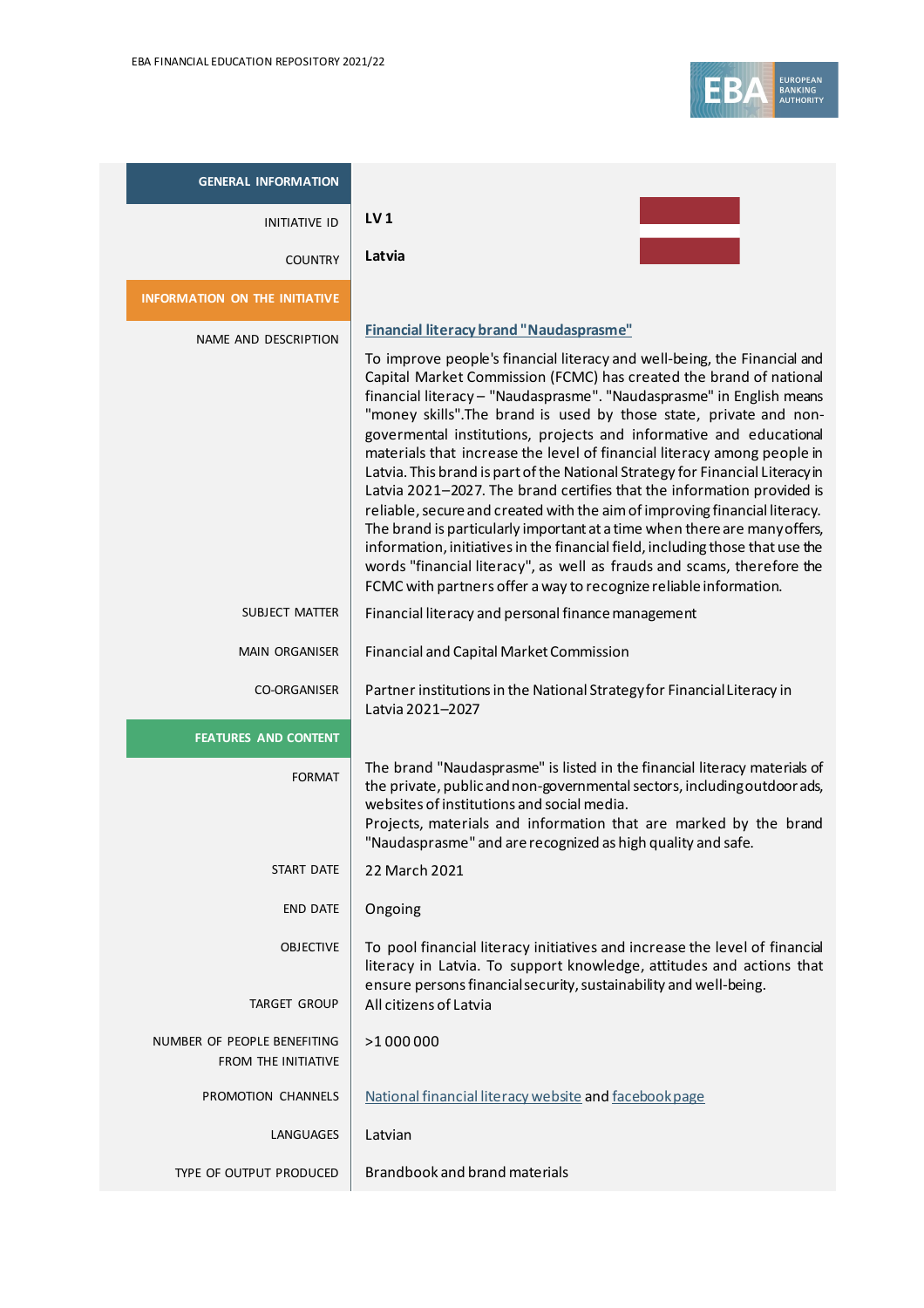| <b>GENERAL INFORMATION</b>                         |                                                                                                                                                                                                                                                                                                                                                                                                                                                                                                                                                                                                                                                                                                                                                                                                                                                                                                                                                                                                                                                                                                                                                                                                                                                                                                                                                                                                                                                                                                                                                                                                                                                 |
|----------------------------------------------------|-------------------------------------------------------------------------------------------------------------------------------------------------------------------------------------------------------------------------------------------------------------------------------------------------------------------------------------------------------------------------------------------------------------------------------------------------------------------------------------------------------------------------------------------------------------------------------------------------------------------------------------------------------------------------------------------------------------------------------------------------------------------------------------------------------------------------------------------------------------------------------------------------------------------------------------------------------------------------------------------------------------------------------------------------------------------------------------------------------------------------------------------------------------------------------------------------------------------------------------------------------------------------------------------------------------------------------------------------------------------------------------------------------------------------------------------------------------------------------------------------------------------------------------------------------------------------------------------------------------------------------------------------|
| <b>INITIATIVE ID</b>                               | LV <sub>2</sub>                                                                                                                                                                                                                                                                                                                                                                                                                                                                                                                                                                                                                                                                                                                                                                                                                                                                                                                                                                                                                                                                                                                                                                                                                                                                                                                                                                                                                                                                                                                                                                                                                                 |
| <b>COUNTRY</b>                                     | Latvia                                                                                                                                                                                                                                                                                                                                                                                                                                                                                                                                                                                                                                                                                                                                                                                                                                                                                                                                                                                                                                                                                                                                                                                                                                                                                                                                                                                                                                                                                                                                                                                                                                          |
| <b>INFORMATION ON THE INITIATIVE</b>               |                                                                                                                                                                                                                                                                                                                                                                                                                                                                                                                                                                                                                                                                                                                                                                                                                                                                                                                                                                                                                                                                                                                                                                                                                                                                                                                                                                                                                                                                                                                                                                                                                                                 |
| NAME AND DESCRIPTION                               | <b>Bank Compass and Insurance Compass</b><br>To support clients in their decision-making and to help them make<br>informed choices, the Financial and Capital Market Commission (FCMC)<br>provides information about the key performance ratios of each bank and<br>insurance company through "Bank Compass" and "Insurance Compass"at<br>the end of the quarter. Data are summarised from the public quarterly<br>reports submitted by banks and insurance companies and designed to be<br>easy usable for an untrained user.<br>"Bank Compass" is a medium for giving information on the main banking<br>performance ratios in an easy manner for the public. Analysis of these ratios<br>is one of the determinants in making a bank choice by customers. The final<br>decision in choosing the bank, however, is up to the customers after they<br>have assessed the scope of services offered by the banks, accessibility and<br>quality of services, fees and service charges etc. "Insurance Compass" is a<br>tool that enables every individual interested to have an easy access to key<br>performance indicators of the insurers, i.e. insurance undertakings and<br>insurance branches established in the EU Member States that provide their<br>services in Latvia. Aggregate information is based on the data taken from<br>the insurers' quarterly reports. Analysis of those indicators is one of the<br>criteria considered by a customer when taking a decision on entering into<br>the insurance contract; however, the aggregate data are general and they<br>should be viewed in the context of overall insurer's activity. |
| <b>SUBJECT MATTER</b>                              | Regulation or supervisory measure                                                                                                                                                                                                                                                                                                                                                                                                                                                                                                                                                                                                                                                                                                                                                                                                                                                                                                                                                                                                                                                                                                                                                                                                                                                                                                                                                                                                                                                                                                                                                                                                               |
| MAIN ORGANISER                                     | Financial and Capital Market Commission                                                                                                                                                                                                                                                                                                                                                                                                                                                                                                                                                                                                                                                                                                                                                                                                                                                                                                                                                                                                                                                                                                                                                                                                                                                                                                                                                                                                                                                                                                                                                                                                         |
| <b>CO-ORGANISER</b>                                | N/A                                                                                                                                                                                                                                                                                                                                                                                                                                                                                                                                                                                                                                                                                                                                                                                                                                                                                                                                                                                                                                                                                                                                                                                                                                                                                                                                                                                                                                                                                                                                                                                                                                             |
| <b>FEATURES AND CONTENT</b>                        |                                                                                                                                                                                                                                                                                                                                                                                                                                                                                                                                                                                                                                                                                                                                                                                                                                                                                                                                                                                                                                                                                                                                                                                                                                                                                                                                                                                                                                                                                                                                                                                                                                                 |
| <b>FORMAT</b>                                      | Digital, interactive tools                                                                                                                                                                                                                                                                                                                                                                                                                                                                                                                                                                                                                                                                                                                                                                                                                                                                                                                                                                                                                                                                                                                                                                                                                                                                                                                                                                                                                                                                                                                                                                                                                      |
| <b>START DATE</b>                                  | 2019                                                                                                                                                                                                                                                                                                                                                                                                                                                                                                                                                                                                                                                                                                                                                                                                                                                                                                                                                                                                                                                                                                                                                                                                                                                                                                                                                                                                                                                                                                                                                                                                                                            |
| END DATE                                           | Ongoing                                                                                                                                                                                                                                                                                                                                                                                                                                                                                                                                                                                                                                                                                                                                                                                                                                                                                                                                                                                                                                                                                                                                                                                                                                                                                                                                                                                                                                                                                                                                                                                                                                         |
| <b>OBJECTIVE</b>                                   | To support customer of banks and insurance companies in their decisions<br>and to help them to make informed choices.                                                                                                                                                                                                                                                                                                                                                                                                                                                                                                                                                                                                                                                                                                                                                                                                                                                                                                                                                                                                                                                                                                                                                                                                                                                                                                                                                                                                                                                                                                                           |
| <b>TARGET GROUP</b>                                | Bank and insurance companies' clients; Mass media representatives                                                                                                                                                                                                                                                                                                                                                                                                                                                                                                                                                                                                                                                                                                                                                                                                                                                                                                                                                                                                                                                                                                                                                                                                                                                                                                                                                                                                                                                                                                                                                                               |
| NUMBER OF PEOPLE BENEFITING FROM<br>THE INITIATIVE | ~1000 visitors per year                                                                                                                                                                                                                                                                                                                                                                                                                                                                                                                                                                                                                                                                                                                                                                                                                                                                                                                                                                                                                                                                                                                                                                                                                                                                                                                                                                                                                                                                                                                                                                                                                         |
| PROMOTION CHANNELS                                 | Tools are aviable on the FCMC's webpage, promotion banners and<br>information are published on the financial literacy websites<br>(www.klientuskola.lv, www.finansupratiba.lv).                                                                                                                                                                                                                                                                                                                                                                                                                                                                                                                                                                                                                                                                                                                                                                                                                                                                                                                                                                                                                                                                                                                                                                                                                                                                                                                                                                                                                                                                 |
| LANGUAGES                                          | Latvian, English                                                                                                                                                                                                                                                                                                                                                                                                                                                                                                                                                                                                                                                                                                                                                                                                                                                                                                                                                                                                                                                                                                                                                                                                                                                                                                                                                                                                                                                                                                                                                                                                                                |
| TYPE OF OUTPUT PRODUCED                            | Interactive, digital online tool                                                                                                                                                                                                                                                                                                                                                                                                                                                                                                                                                                                                                                                                                                                                                                                                                                                                                                                                                                                                                                                                                                                                                                                                                                                                                                                                                                                                                                                                                                                                                                                                                |